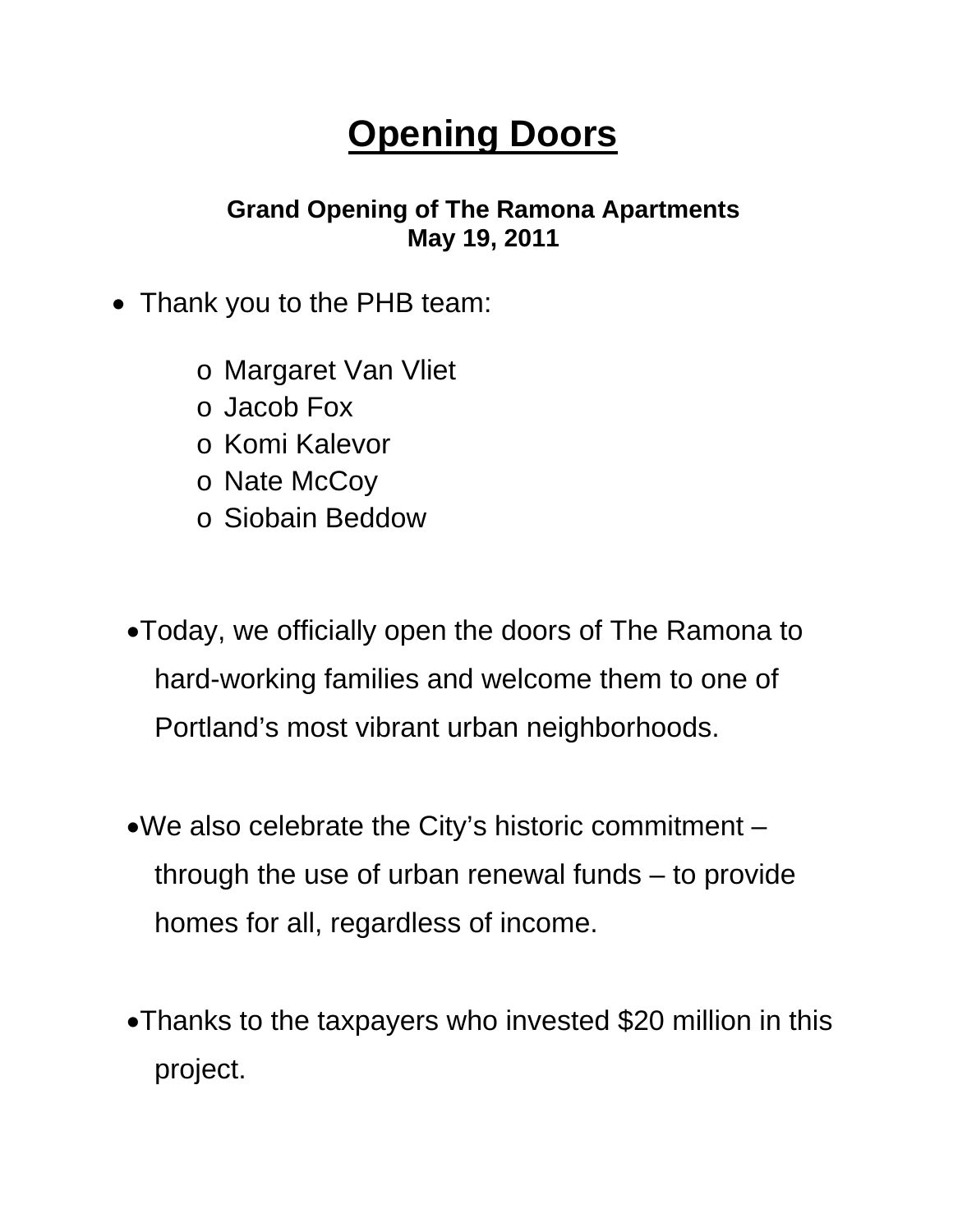- I'd like to take a moment on this great occasion to reflect on how access to family-friendly housing has changed in a generation  $-$  and how far we still have to go.
- 25 years ago, landlords were under no legal obligation to rent to families.
- That changed in 1988 with the passage of the Fair Housing Act Amendments – which brought families and people with disabilities within the coverage of our nation's civil rights laws.
- In the Senate, Ted Kennedy led the fight to expand civil rights protections.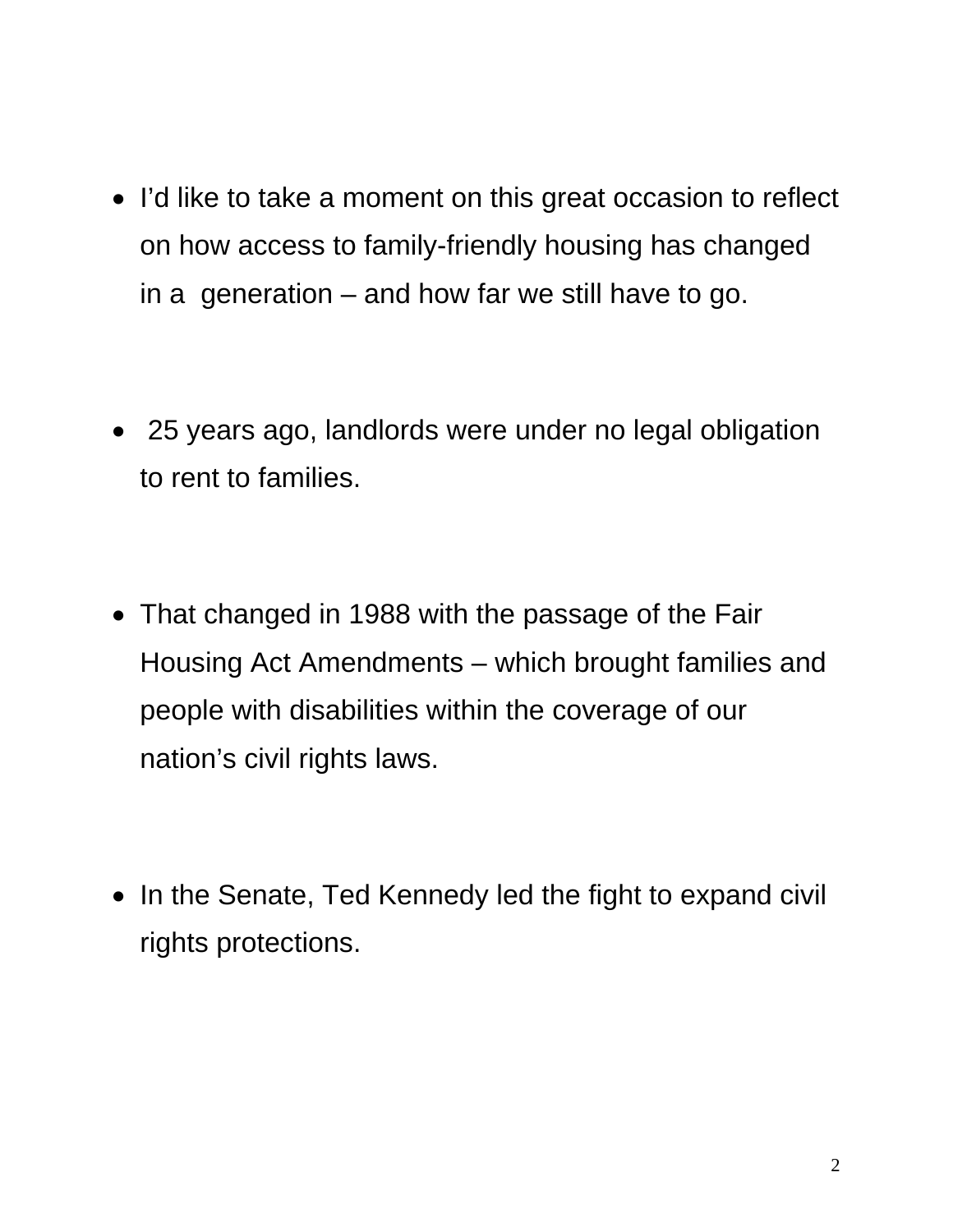- In the House, a low-key, principled legislator, guided by his fundamental sense of fairness, brought together an unlikely coalition of realtors and civil rights advocates.
- When Ronald Reagan signed the amendments to the Fair Housing Act, he handed one of the pens to that legislator, my father, Representative Hamilton Fish, Jr.
- When I came to City Hall, I brought that pen with me as a reminder that there is still work to be done.
- As we celebrate the opening of The Ramona today, we know that we are called to complete the work of a previous generation.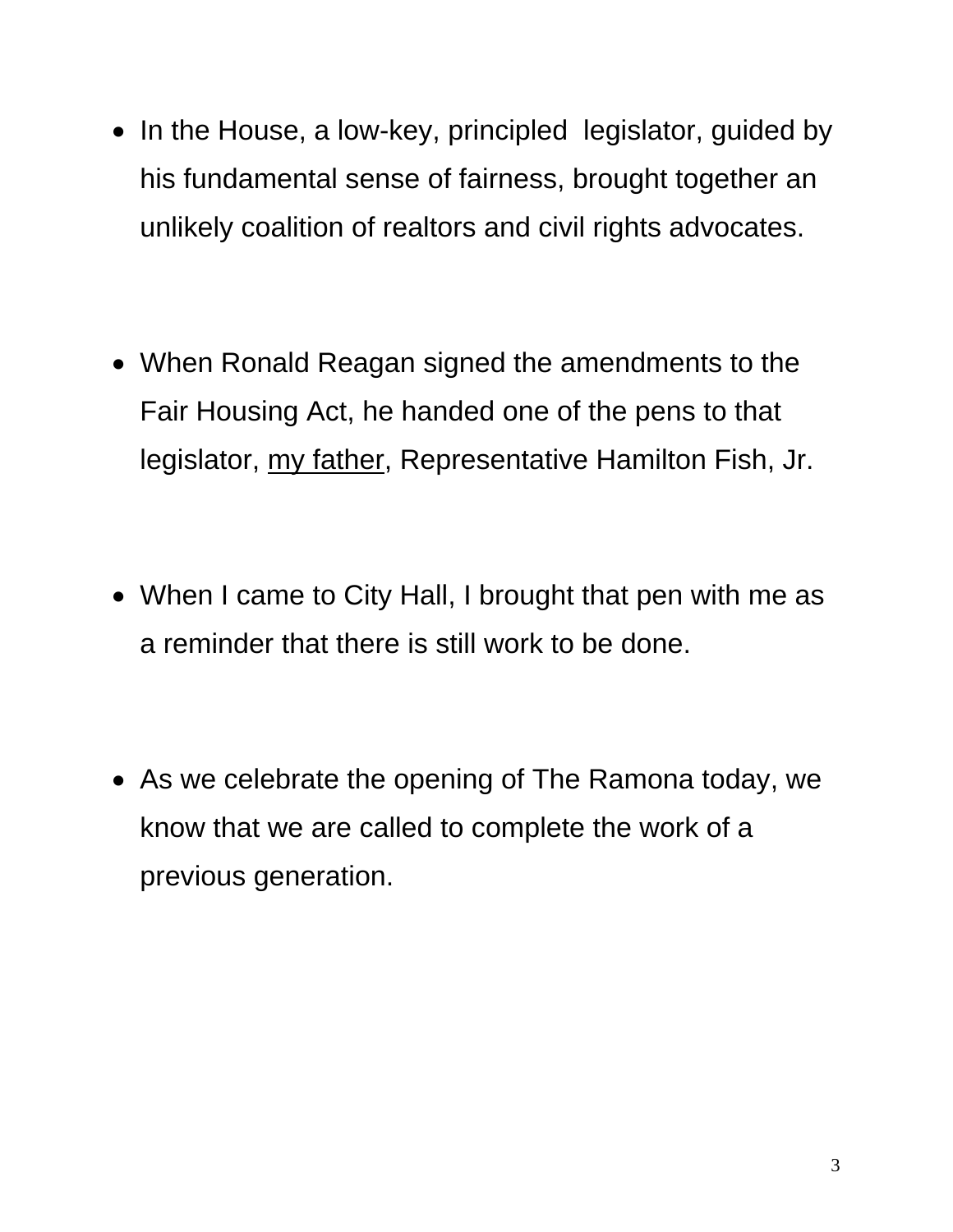- Fair housing audits in Ashland, Beaverton and now Portland remind us that the doors to rental apartments are not open to all.
- Let's be straight: too many Portlanders are being turned away from housing because of their race, national origin, disability and family status.
- This problem will not be solved by a press conference, or a sound bite, or a lawsuit.
- No, it will take a dedicated community coalition to end discrimination in housing.
- In the weeks ahead, working with partners from across our community and on both sides of the political divide, we will be announcing a bold plan to break down barriers to fair housing.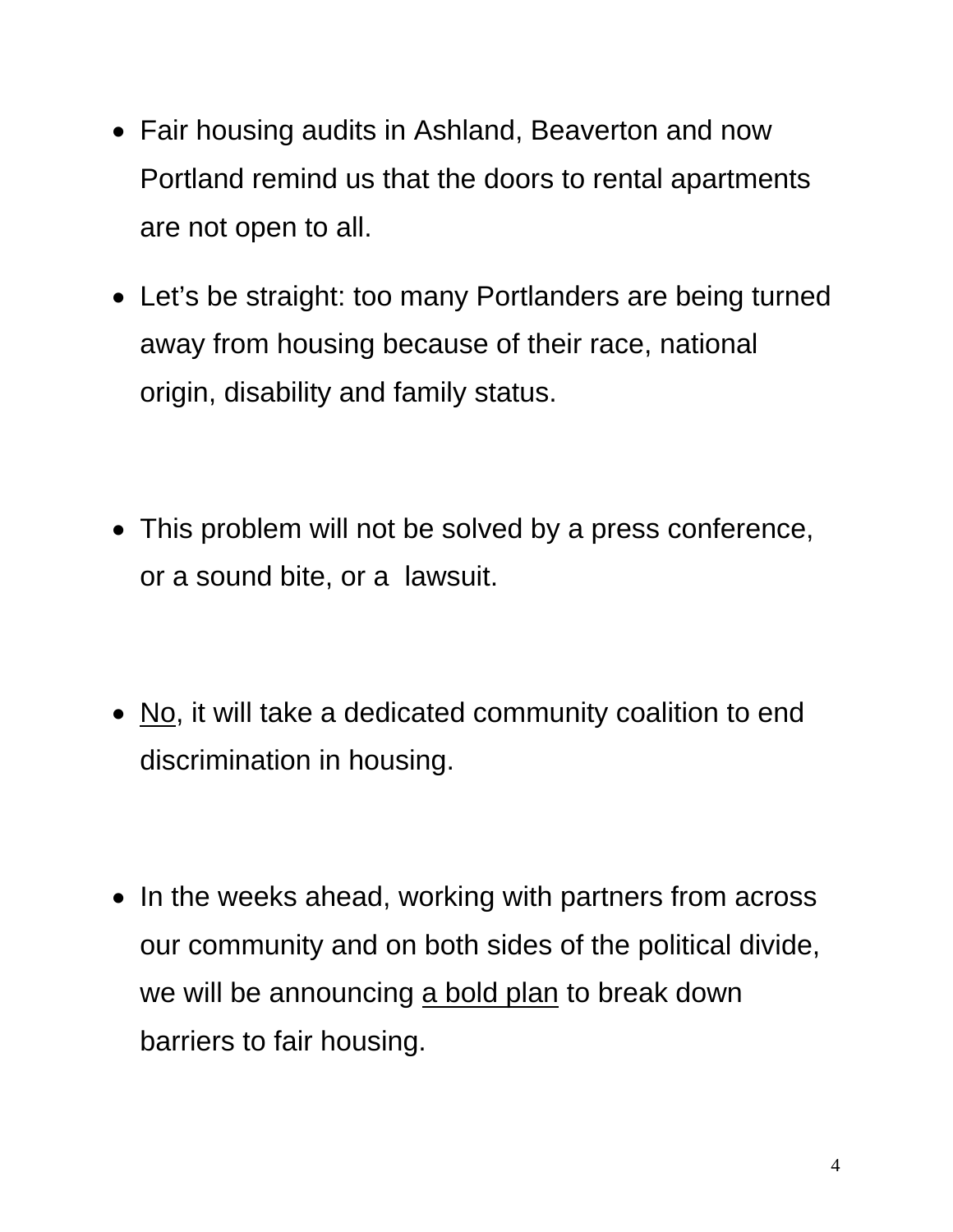• Many of you fight these battles every day. You know better than most the price of complacency. *I ask for your* help in this struggle.

\* \* \* \* \*

- This Spring, we have great victories to celebrate: for families at The Ramona, for veterans at Block 49 in South Waterfront, for homeless individuals at Bud Clark Commons.
- I am humbled to be part of the passionate and relentlessly hopeful professionals who worked so hard to conceive these projects and create so many new homes.